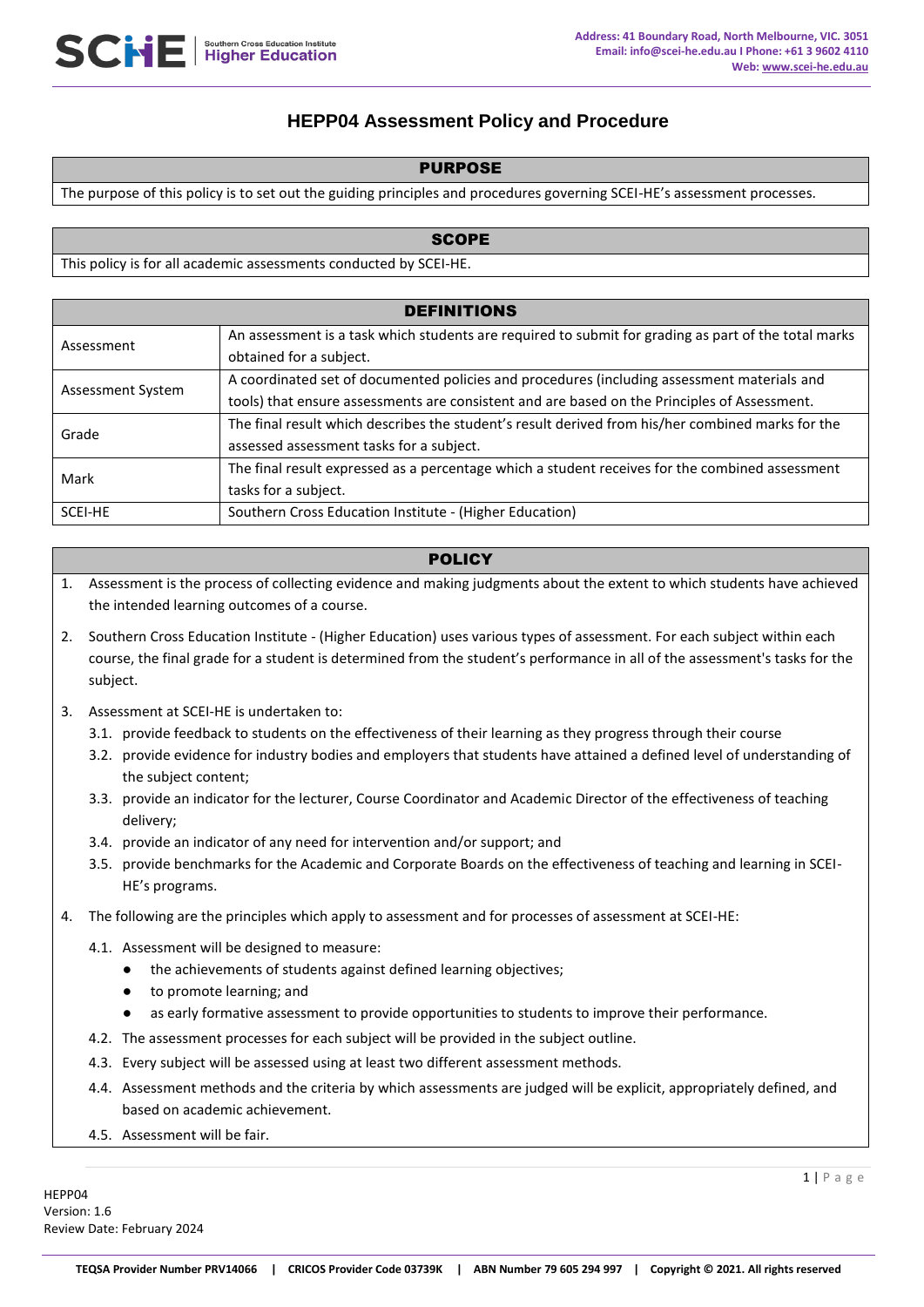- 4.6. Assessment will not discriminate on grounds which are irrelevant to the achievement of the subject objectives.
- 4.7. Feedback following assessment will be informative, constructive, and timely
- 4.8. Grading processes will be transparent and reflect the extent to which each student has achieved the assessable objectives stated for the subject.
- 5. Various types of assessment are used at SCEI-HE to make a considered determination about whether or not students have achieved the learning outcomes for each subject. Assessment tasks may include (not an exhaustive list):

| Annotated bibliography    | Interview                    | Project                   |
|---------------------------|------------------------------|---------------------------|
| Case Studies              | Journal                      | Reflective journal        |
| <b>Community Projects</b> | Literature review            | Research proposal         |
| Concept or mind maps      | Observation                  | Role play                 |
| Critical writing          | Online quizzes               | Simulation                |
| Data analysis             | Oral presentation            | Skills assessment         |
| <b>Debates</b>            | Peer assessment              | Test                      |
| Essay                     | Portfolio                    | Video                     |
| Examination               | Poster presentation          | Work integrated placement |
| Forum                     | <b>Professional Practice</b> | Written report            |

- 6. The type, scope and frequency of the assessment tasks and the criteria by which grading will be determined, will be communicated to the student at the commencement of the subject, early in the semester (preferably week 1 and no later than week 2).
- 7. In designing assessment tasks academic staff encourage students to demonstrate:
	- Learning in relation to the body of knowledge identified in the subject outline;
	- Understanding of the key concepts of the subject;
	- Ability to deduce, infer, analyse, synthesize, and evaluate;
	- Ability to apply theories to discipline practice
	- Ability to evaluate content and/or concepts as a basis for professional decision making;
	- The capacity for independent thought;
	- Ability to develop new ideas based on sound scholarship;
	- Ability to select, use and document the source of their ideas; and
	- Capacity to argue and communicate coherently and persuasively, either symbolically or in written form.

## PROCEDURE

#### **1. Assessment requirements**

- 1.1. Lecturers will ensure that students are fully informed of subject objectives and expectations, including the assessment requirements for the subject. For each subject, this information will be provided to students in writing by the end of the first week of each semester.
- 1.2. Subject outlines will be provided to all students in the first week of each semester of study. Subject outlines and subject guide books will provide details of the processes for aggregating the various assessment outcomes of the subject to produce an overall mark and corresponding grade.
- 1.3. For each subject, the subject outline and guide will state clearly the:
	- learning outcomes and objectives of the subject

HEPP04 Version: 1.6 Review Date: February 2024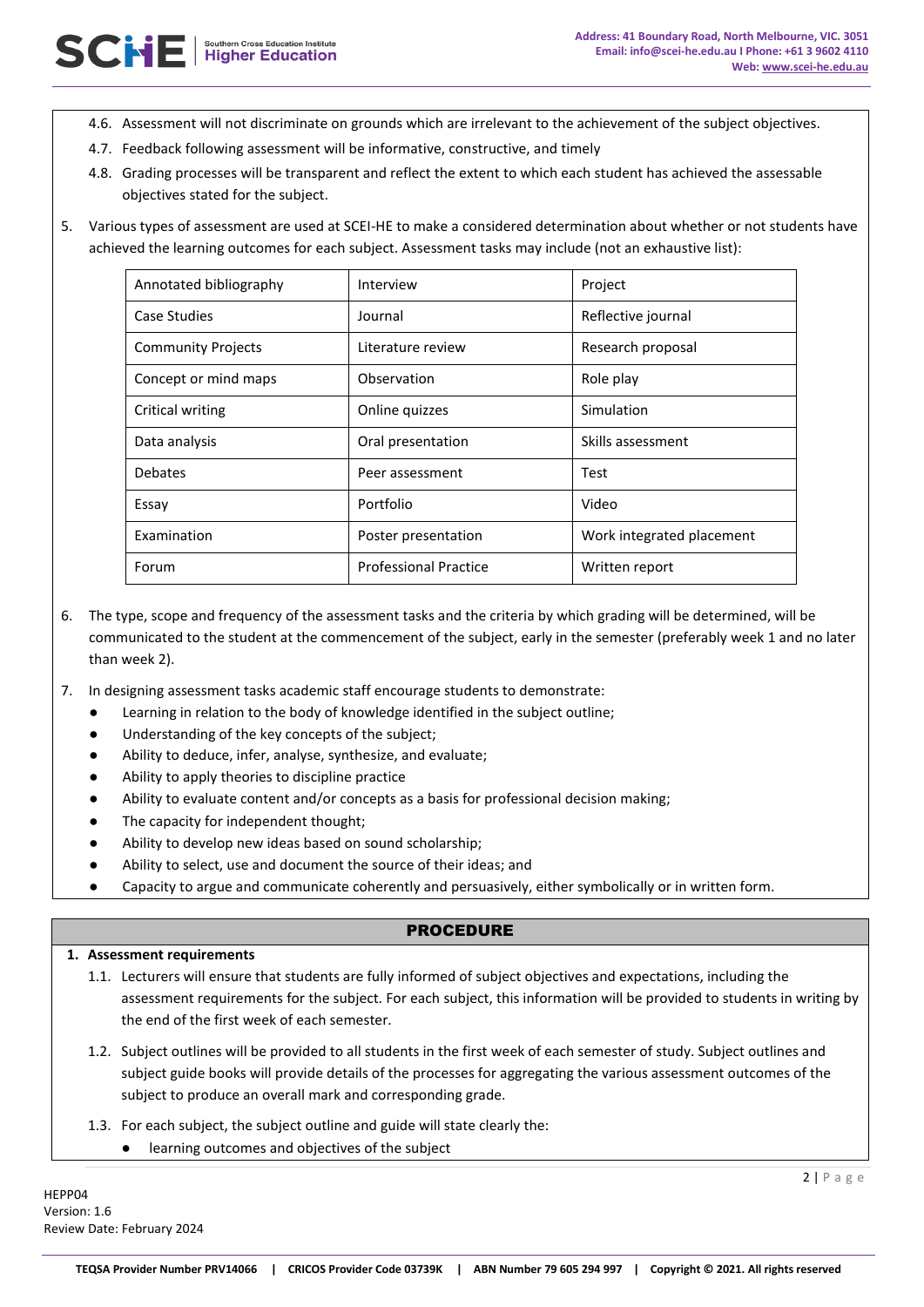- scope and detail of assessments;
- minimum standards that are applied to specific assessment tasks;
- the weight of each assessment in contributing to the overall mark; and
- submission dates for all assessments.
- 1.4. The subject guide will include information on the use of appropriate referencing conventions and requirements, on the degree of cooperation permitted between students, and upon what constitutes academic misconduct and the consequences of committing it as outlined in HEPP02 Academic Misconduct Policy and Procedure.
- 1.5. The subject guide will note that there are no circumstances under which assignments will be accepted for submission after the start of the examination period.

## **2. Timing and weighting of assessments**

2.1. There should be a clear correlation between credit points and workload without the necessity for a direct mathematical linkage.

The assessment load for essay-based assessments for an entire subject (12 weeks full-time) would amount to 3750- 4500 essay words or an equivalence in similar evidence. Equivalence may be reached through cumulative assessments over the subject duration.

At the postgraduate level, the essay-based assessment load is 4500-6500 words or an equivalent combination of essay and non-essay assessment, for a 12-week subject.

2.2. Broad equivalences for other means of assessment should be applied in achieving the total stated essay word requirements. In establishing proportionality between different assessment types consideration should be given to:

i. the complexity of the assessment;

- ii. the estimated amount of time required to plan, sort and structure the response
- iii. the amount of the project that will require creative, reflective, or analytical thought and evidence of deep learning that is not able to be routinely drawn from texts and lecture notes

 The equivalences below may vary according to the three criteria above, based on the professional judgement of the subject co-ordinator or discipline expert.

| <b>Assessment type</b>              | Broadly Equivalent to 1000 words/ standard essay |
|-------------------------------------|--------------------------------------------------|
| Written/Multiple Choice Examination | 1 hour                                           |
| Essay in foreign language           | 500 words                                        |
| Group written assessment            | 750 words per member                             |
| Unstructured reflective journal     | 2000-3000 words                                  |
| Verbal presentation                 | 20 minutes                                       |
| Group presentation                  | 10 minutes per member                            |
| Clinical practicum assessment       | 20 minutes                                       |

2.3. Additional considerations when establishing fair assessment workload:

Length of an assessment does not always equate with difficulty: a reflective journal will not be as inherently demanding as a formally structured essay; an essay in a language other than English (or the student's native language) is likely to be more demanding than an essay in English.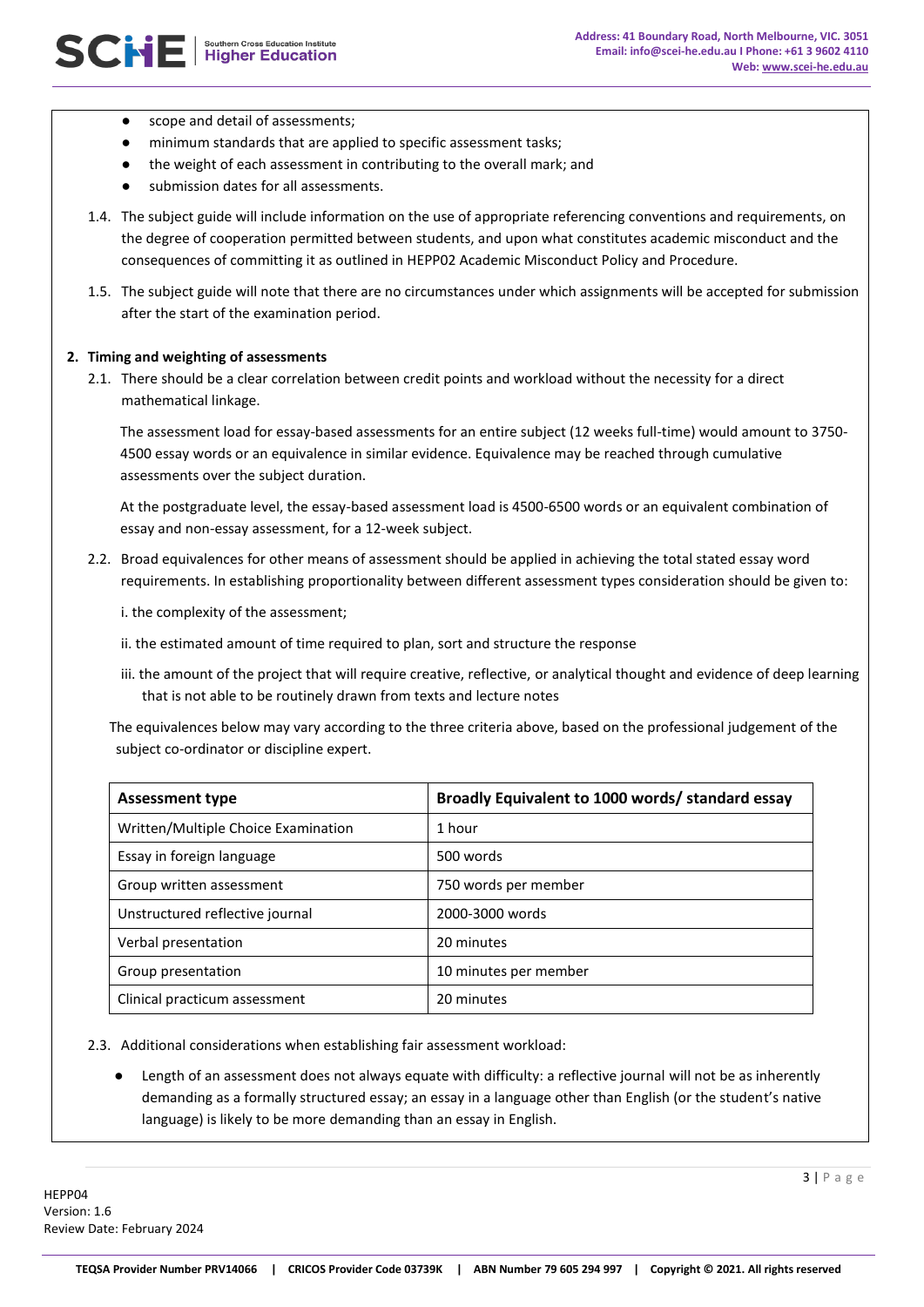- Where English is the language used in subject delivery and the student does not speak English as their primary language, no changes should be made to the length of the assignment, but rather in the time/level of support provided.
- 2.4. Students are expected to attain the objectives of a subject of study progressively throughout a semester.
- 2.5. Students will be set tasks during the semester (formative assessment) so that their progress can be evaluated against established criteria. Such tasks will contribute to the final assessment in a subject of study.
- 2.6. Assessment tasks will be designed carefully, so that they:
	- keep in proportion the required time commitment and the weight of the assessment task in the overall assessment; and
	- reflect the importance of each task in determining whether students have met the subject objectives.
- 2.7. This might mean that an important task, such as a final examination, is weighted heavily. Care will always be taken to avoid the imposition of a heavy imbalance of assessment load toward the second half of a semester.
- 2.8. One or more assessment tasks will be set, submitted, marked, and returned to students by the midpoint of each subject. Although students require regular feedback on their progress, the number of assessment tasks will be kept to the minimum that allows effective judgements to be made about student progress.
- 2.9. Due dates for assessment tasks will be well separated in time so as to give students periods of time for reflective learning that are free from the pressure engendered by deadlines.
- 2.10. In some disciplines, students are expected to practise skill development continuously. To evaluate the ability of students to perform such ongoing tasks, consideration will be given to strategies for self-assessment. In this way, students can obtain evidence concerning their level of understanding of the work, while avoiding the stress of frequent formal assessment by an examiner.
- 2.11.Apart from examination scripts, all assessed work will be returned to the student, preferably in a class context. The student has the right to seek clarification of the assessment result.
- 2.12. Subject outlines will advise students at the beginning of a subject of study how all assessment results are to be aggregated to produce an overall mark for the subject. The subject outline combined with the assessment task and subject guide will make clear:
	- the weight of each task in contributing to the overall mark;
	- the formulas or rules used to determine the overall mark (rubric);
	- minimum standards that are applied to specific assessment tasks, and the consequences if such standards are not met (including failure to submit particular tasks);
	- rules regarding penalties applied to late submissions; and
	- precise details of what is expected in terms of presentation of work for assessment.

2.13. Emphasis in assessment will be placed on:

- appropriate referencing conventions and requirements;
- the degree of cooperation permitted between students; and
- anything which constitutes academic misconduct and the consequences of committing it as outlined in the HEPP02 Academic Misconduct Policy and Procedure.

## **3. Group work**

- 3.1. Some assessment tasks may require students to work in groups
- 3.2. Group work assessment will not account for more than 40% of the total allocation of marks for a subject of study. The procedure for establishing groups, and the roles and responsibilities of the members of each group will normally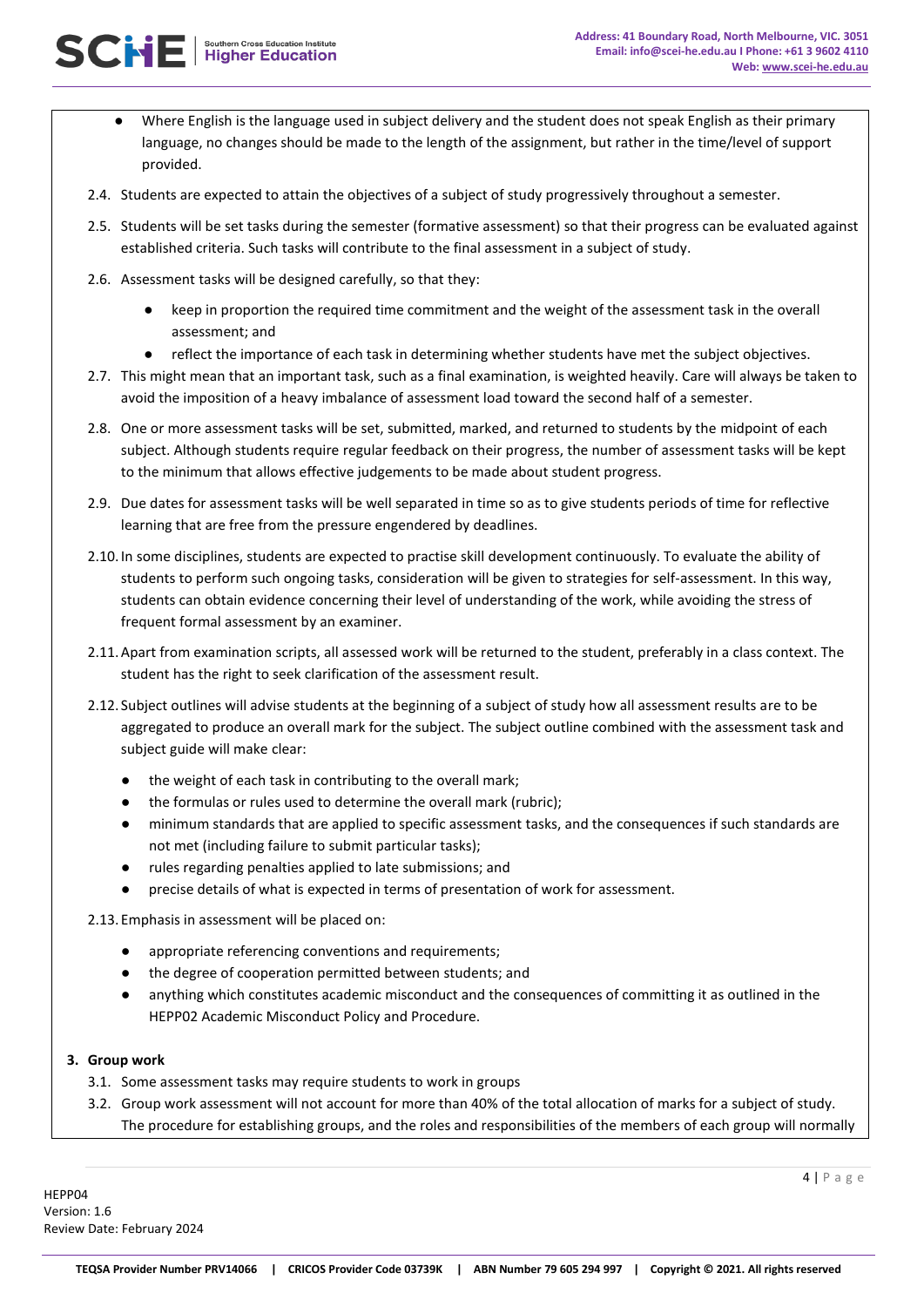be decided by the students, within a framework specified by the lecturer. The lecturer retains a supervisory and dispute resolution role.

- 3.3. For all group work, the lecturer will provide clear guidelines for students.
- 3.4. Where member(s) of a particular group default or where input to the group work is significantly uneven, the lecturer may adjust the grade for an individual group member or set of group members. This process can be instigated by an individual group member or the lecturer. All group members will be given reasonable time to provide feedback to the lecturer before a decision is made.

## 4. **Moderation**

- 4.1. The aggregated mark for the subject of study will be moderated. As a result of moderation, it is possible the final grade awarded to a student for a subject of study may not be consistent with the individual marks awarded to the student for individual assessment items.
- 4.2. For guidance on moderation processes refer to HEPP35 Moderation Policy and Procedure.

## **5. Special consideration**

Special Consideration is available when unexpected circumstances beyond a student's control have affected their ability to complete an assignment. An application for special consideration will only be considered where compassionate and compelling circumstances exist.

Students may apply for a Special Consideration to request:

- 5.1. An assignment extension where more than seven calendar days is needed
- 5.2. A supplementary assessment

**CALE** Southern Cross Education Institute

5.3. To defer an examination

See the HEPP82 Supplementary Assessment and Special Consideration policy for detailed information.

#### 6. **Written assessments**

- 6.1. All written assessment tasks must meet the requirements set out in the assessment documentation and subject outline and be submitted by the published due date.
- 6.2. Late submission of a written assessment is defined as submission of the response after the published due date.
- 6.3. Except under approved compassionate and compelling circumstances, all late submissions will attract a grading penalty. Penalties will apply if a written assessment is submitted after the assessment due date and without an approved assessment extension.
- 6.4. The word limits for written assessment tasks should be not greater than the following, where examination also forms part of the student's overall grade for the subject of study:
	- 100 level unit: 3000 words
	- 200 level unit: 3500 words
	- 300 level unit: 4000 words
	- 400 and 500 level unit: 5000 words
- 6.5. The word limits for written assessment tasks should be not greater than the following, where no examination is part of the subject assessment requirements:
	- 100 level unit: 4500 words
	- 200 level unit: 5000 words
	- 300 level unit: 5500 words
	- 400 and 500 level unit: 6500 words

## **7. Oral presentations**

HEPP04 Version: 1.6 Review Date: February 2024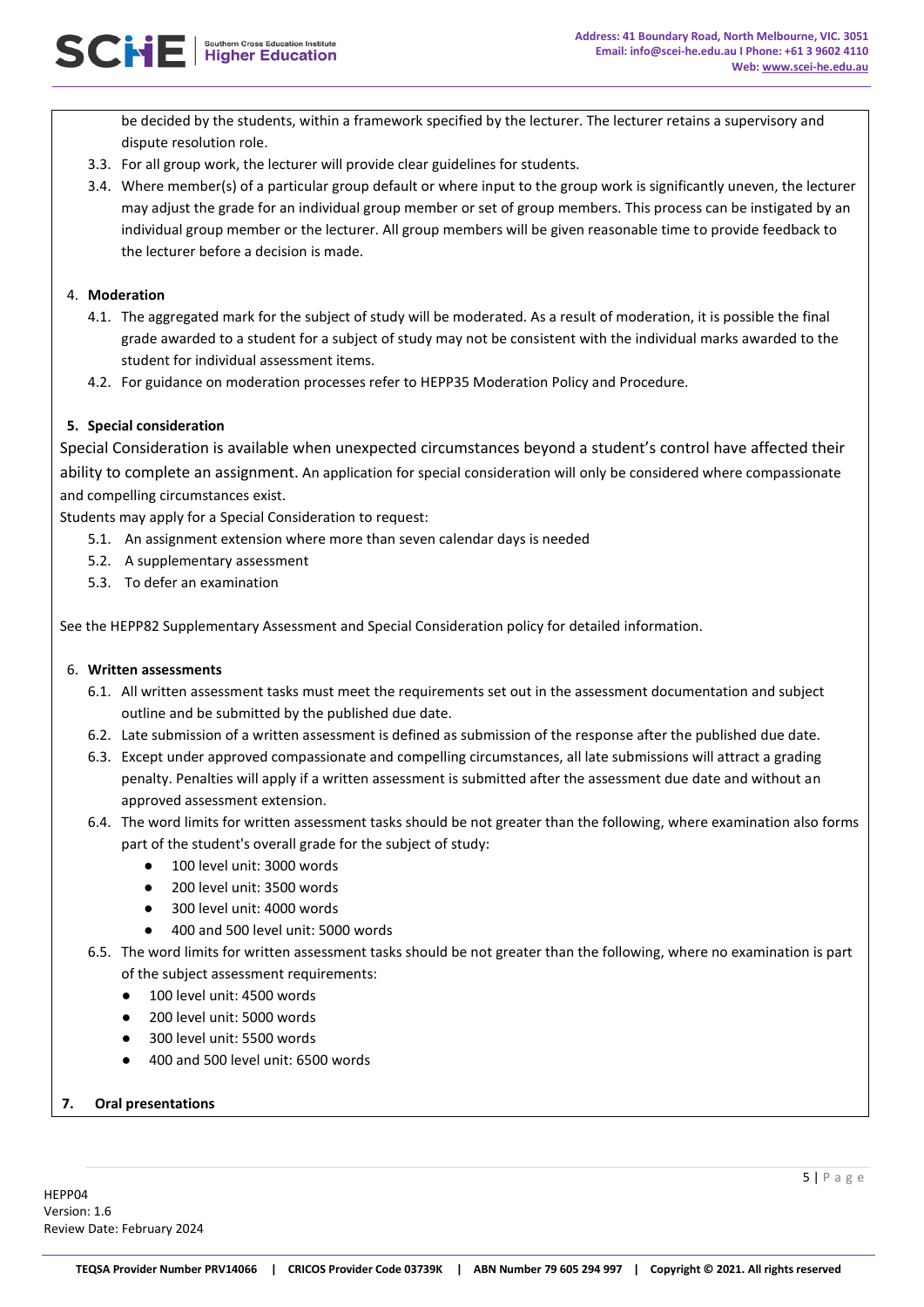7.1. Some subjects will have assessment tasks which require students to make oral presentations. A rescheduling of the due date for delivery of an oral presentation will take place only in the case of approved application for special consideration, where compassionate and compelling circumstances apply.

### **8. Tests**

8.1. Many subjects have assessment tasks which are written tests/exams. Attendance at the scheduled time for a written test is mandatory. Attendance is excused only in the case of an approved application for special consideration where compassionate and compelling circumstances apply.

### **9. Tutorial participation**

9.1. Up to 10% of the final mark for a subject may be based on active participation in tutorials. The criteria for active participation tutorials will be listed in the subject outline for each subject of study.

#### **10. Submission of Assessment Tasks**

**THE SOUTHER SOUTHER** Cross Education Institute

- 10.1. Written assessment tasks should be submitted electronically and, where stipulated, through Moodle.
- 10.2. Where hard copies of assessments are endorsed in the subject outline, a secure collection centre must be stipulated in the subject outline. All hardcopy assessments are required to have a stamped, signed acknowledgement of receipt.
- 10.3. It is the student's personal responsibility to keep a copy (digital or hard copy) of all their submitted work until the final course grades are recorded and released.

#### **11. Application for extension of submission deadline for an assessment task**

- 11.1. Where an extension of more than seven calendar days is needed, please apply for Special Consideration.
- 11.2. An extension to the submission deadline for an assessment task should only be granted where the following criteria apply:
	- the student has made a written request for an extension prior to or within two (2) working days of the due date for the assessment item; and
	- the student has justified his/her request on the basis of individual circumstances that are reasonably likely to have prevented them from completing the assessment by the specified deadline.
- 11.3. Applications for extensions must be submitted to the Subject Convenor via email.
- 11.4. The Course Coordinator will coordinate the process of considering requests for extensions to ensure consistency of outcomes.
- 11.5. Any extension granted must specify in writing a new due date for submission of the assessment item, during which the student can submit the work without a penalty being applied.
- 11.6. Except where exceptional circumstances exist, the duration of any extension granted should take reasonable account of the delay experienced by the student, and permission to submit after the normal due date for the assessment without penalty should not be open-ended.
- 11.7. In granting and managing extensions and deadlines, the Course Coordinator should take into account issues of equity and transparency so as not to disadvantage students who have met set deadlines.
- 11.8. Where a request is made on medical grounds, an appropriate medical certificate must be presented.

## **12. Late penalties for assessment tasks**

- 12.1. For students without pre-approved extensions, the following penalties apply:
- 12.2. Late assignment penalty is 5% of the total mark applicable for the assessment task, for each day or part day that the item is late (a "day" for this purpose is defined as any day on which SCEI-HE campus student administration is open). For example: 'If the assessment task is out of a total of 20, the student would lose 1 mark per day off the mark received for the assessment task once it is graded. So, if he/she received a mark of 16/20 for the task, 1 mark for each day late would then be deducted from the mark of 16'.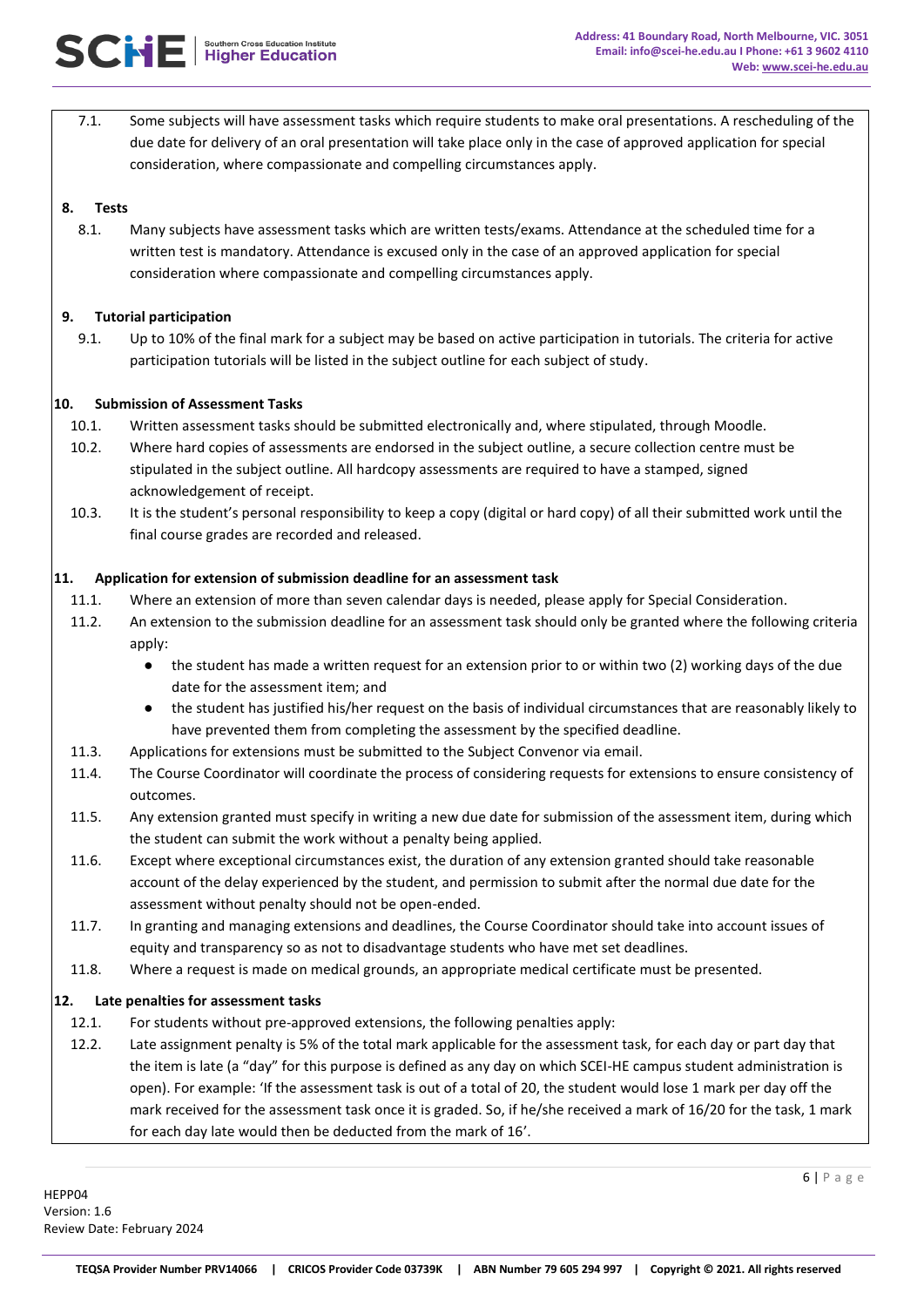12.3. Where minimum grades are required in individual assessment tasks for an overall pass, assessments will be considered to have met the criteria if the raw mark for the assessment, before the late penalty is applied, meets the standard.

- 12.4. If, due to a late submission, a student's mark for the assessment task has reached 0% and the item has not yet been submitted, the student may still be required to submit it in order to be considered for a pass grade in the subject. This is required to ensure the student has attempted the learning outcomes required by the assessment task.
- 12.5. The final grade for the subject will be calculated on the sum of marks after any late penalties have been applied.
- 12.6. For some assessment tasks, as identified in the subject outline, late submissions may not be permitted.

## **13. Resubmission of an assessment task**

13.1. Once an assessment task has been officially submitted it is deemed to have been presented for grading and cannot be resubmitted to improve the grade. A resubmission of an assessment task may be required but for educative purposes only. In these circumstances the student will receive feedback about the submission but the initial grade will remain unchanged.

#### **14. Reporting of results**

- 14.1. Subject Convenors are responsible for reporting all grades and marks to the Course Coordinator. The Course Coordinator will ensure that the results for an assessment task are published within two weeks of the due date of each assessment task.
- 14.2. The final grades are published two weeks after the end of the examination period on the date provided in the Academic Calendar.

#### **15. Feedback to students about their performance**

- 15.1. Timely feedback to each student throughout each semester is considered an essential component of the teaching and learning process at SCEI (Higher Education).
- 15.2. Feedback will be provided to students within two weeks of the assessment submission date. Please note that:
	- informal discussions during lectures and tutorials will only occur when all assessments have been submitted;
	- Feedback on final examination papers is available on request.

#### **16. Review of a mark or grade**

- 16.1. A student may request a review of a mark or a grade for any assessment task.
- 16.2. In the first instance, students are encouraged to approach the subject lecturer to discuss their concerns about the mark or grade they have been assigned. The lecturer will provide a detailed explanation of the reasons for the provision of the mark or grade, usually based on a clear marking guide, or rubric.
- 16.3. If a student wishes to make a formal request for a review of a mark or grade, it must be made in writing and lodged with the Course Coordinator (where the Course Coordinator is the lecturer) within 10 working days of formal notification of the mark or grade.
- 16.4. The grounds upon which the student may request a review of a grade are:
	- the student believes that an error has occurred in the calculation of the mark or determination of the grade; or
	- the student believes that the mark or grade is inconsistent with the published assessment requirements (rubric) or assessment criteria.
- 16.5. The following reasons are not appropriate grounds for requesting a review of a grade:
	- close proximity of the result to another level of grade;
	- a comparison with the performance of another student or students;
	- the student's belief that the result is not commensurate with their effort;

HEPP04 Version: 1.6 Review Date: February 2024 Southern Cross Education Institute<br>
Higher Education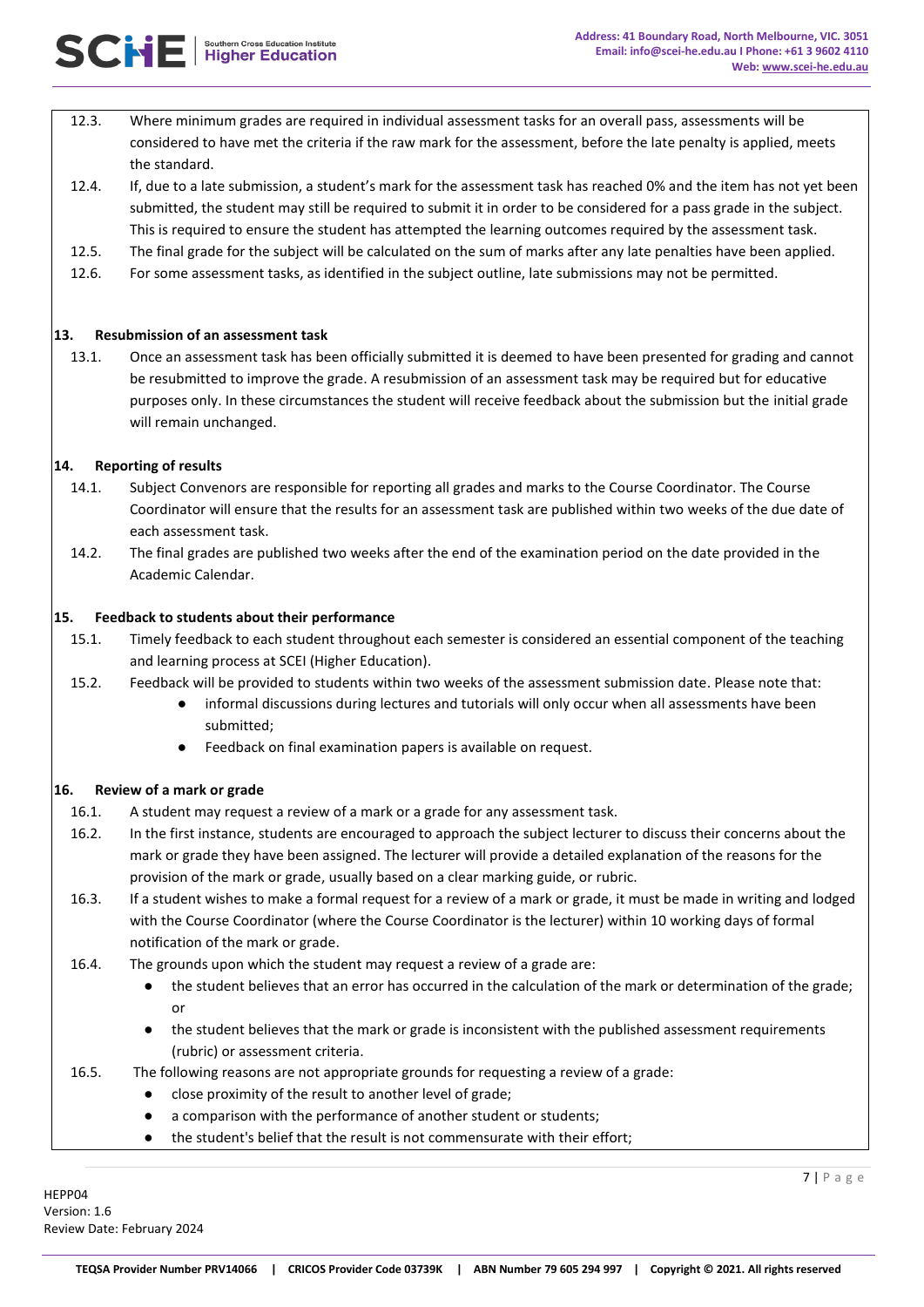

- financial difficulties experienced by the student; or
- issues relating to the employment prospects of the student.
- 16.6. Students should note that each review of a mark or grade is determined on its own merit without reference to other applications.
- 16.7. No appeal in regard to an assessment result will be considered more than three weeks after the date of publication of the result.
- 16.8. The Course Coordinator will normally respond to the request for a review of a mark or grade in writing within 10 working days of receiving a properly completed application, and will make a decision to either confirm or vary the original decision.
- 16.9. The Academic Director will present an annual report of requests for reviews of marks or grades for review, as compiled by the relevant Course Coordinator(s), to the Teaching and Learning Committee as a component of SCEI-HE's quality assurance process.

## **17. Retention and disposal of assessments**

- 17.1. Students are required to keep a copy (electronic or hard) of all items they submit for assessment, in case they are misplaced or lost, unless the format of the assessment item precludes a copy being made and stored.
- 17.2. Faculties are required to retain all uncollected assessment tasks for a minimum of six (6) months from the date of issue of results.
- 17.3. At the completion of the six (6) month period, all assessment tasks not collected by students may be destroyed except for material which relates to appeals that have not yet been finally determined or material that is required for moderation or accreditation purposes.
- 17.4. Marks for individual assessment tasks as well as exam records are to be retained for the duration of the accrediting period.

## **18. Assessment grading scale**

- 18.1. During each subject of study, students will be provided with an evaluation of their individual performance with reference to the criteria for each assessment task.
- 18.2. Student performance in individual subjects of study will be graded in accordance with the following guidelines: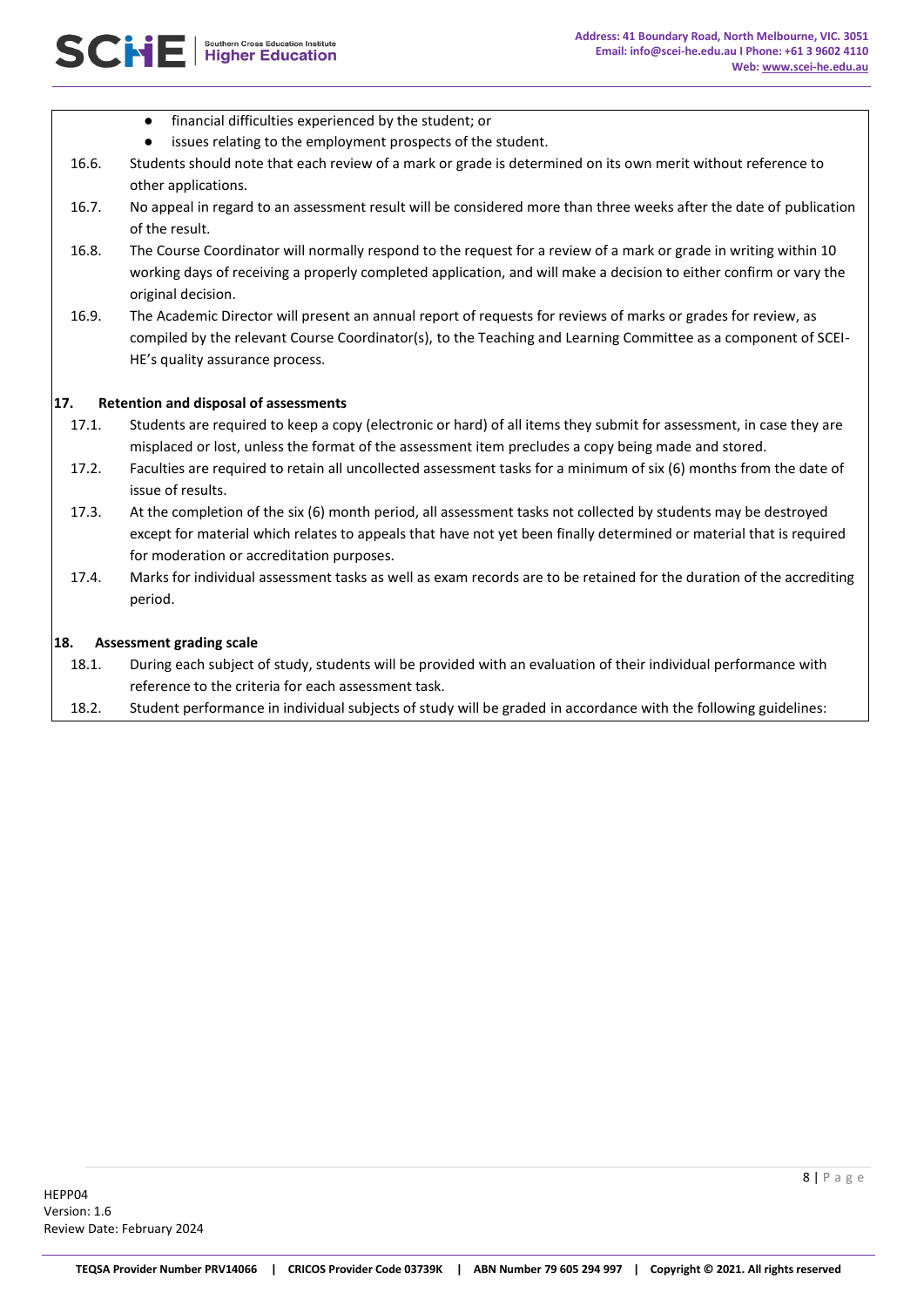| <b>Grading System Grade</b>                                                                                                   | <b>Definition</b>                                                                                                                                                                                                                                                                                                                                                                                          |
|-------------------------------------------------------------------------------------------------------------------------------|------------------------------------------------------------------------------------------------------------------------------------------------------------------------------------------------------------------------------------------------------------------------------------------------------------------------------------------------------------------------------------------------------------|
| <b>High Distinction</b><br>(outstanding performance)<br>Code: HD<br>Mark range: 80% - 100%<br><b>Distinction</b>              | Complete and comprehensive understanding of the subject content<br>Development of relevant skills to an outstanding level<br>Demonstration of an extremely high level of interpretive and analytical<br>ability and intellectual initiative<br>Excellent achievement of all major and minor objectives of the subject<br>$\bullet$<br>Very high level of understanding of the subject content<br>$\bullet$ |
| (very high level of performance)<br>Code: D<br>Mark range: 70% - 79%                                                          | Development of relevant skills to a very high level<br>$\bullet$<br>Demonstration of a very high level of interpretive and analytical ability and<br>intellectual initiative<br>Comprehensive achievement of all major and minor objectives of the<br>subject                                                                                                                                              |
| <b>Credit</b><br>(high level of performance)<br>Code: C<br>Mark range: 60% - 69%                                              | High level of understanding of the subject content<br>$\bullet$<br>Development of relevant skills to a high level<br>Demonstration of a high level of interpretive and analytical ability and<br>intellectual initiative<br>Analytical ability and achievement of all major objectives of the subject,<br>with some minor objectives not fully achieved                                                    |
| Pass<br>(competent level of performance)<br>Code: P<br>Mark range: 50% - 59%                                                  | Adequate understanding of most of the basic subject content<br>$\bullet$<br>Development of relevant skills to a satisfactory level<br>Adequate interpretive and analytical ability<br>$\bullet$<br>Achievement of all major objectives of the subject, with some minor<br>objectives not achieved                                                                                                          |
| Fail<br>(unsatisfactory performance)<br>Code: N<br>Mark range: $0 - 49%$<br><b>Fail - No Assessment Submitted</b><br>Code: NS | Inadequate understanding of the basic subject content<br>$\bullet$<br>Failure to develop relevant skills<br>Insufficient evidence of interpretive and analytical ability<br>$\bullet$<br>Failure to achieve some or all major and minor objectives of the subject<br>$\bullet$<br>Did not present any work for assessment, to be considered as failure.<br>$\bullet$                                       |
| <b>Advanced Standing</b><br>Code: AS<br><b>Result Withheld</b><br>Code: RW                                                    | Credit has been granted for the subject of study following an application for<br>$\bullet$<br>Advanced Standing.<br>A final grade is yet to be awarded for the subject, as the student has been<br>$\bullet$                                                                                                                                                                                               |
| <b>Withdraw with Academic Penalty</b><br>Code: WWP<br><b>Withdraw without Academic Penalty</b><br>Code: WOP                   | given an additional or alternate opportunity to pass the assessment.<br>Applies to a student who withdraws from a course after the last day to<br>$\bullet$<br>withdraw without academic penalty<br>Applies to a student who withdraws from a course after the Census Date<br>$\bullet$<br>but before the date to withdraw without academic penalty                                                        |
| Withdraw<br>Code: W                                                                                                           | Applies to a student who has withdrawn from a course before the Census<br>$\bullet$<br>Date.                                                                                                                                                                                                                                                                                                               |